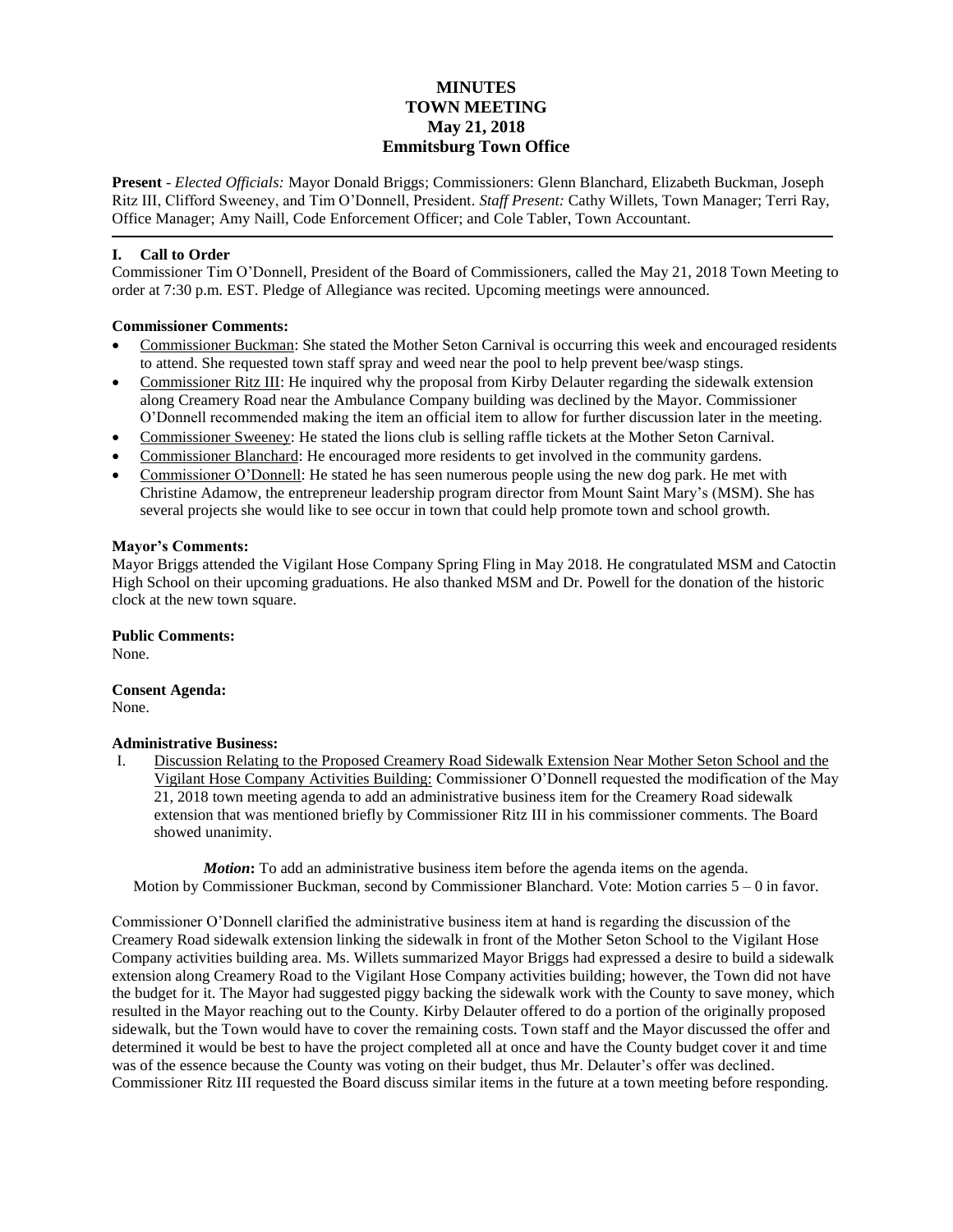## **II. Agenda Items**

Agenda #1- Fiscal Year 2019 Three Year Trash Services Contract for Consideration: Ms. Willets explained town staff put the request for proposal (RFP) out on April 6, 2018 and the bids were due April 30, 2018 at 4:00 p.m. The RFP was advertised on the town website and in the Frederick News Post. Four total bids were received. Town staff recommends continuing services with Republic Services for three (3) years because they have the best prices and town staff is familiar (and likes) their customer service. The Board requested town staff research the cost to add a third day for bulk trash pick-up. Town staff will request pricing for a third day.

*Motion*: To Republic Services contract as presented.

Motion by Commissioner Sweeney, second by Commissioner Ritz III. Vote: Motion carries  $5 - 0$  in favor.

Agenda #2- Fiscal Year 2019 Budget for Discussion and Possible Consideration: Presentation by Cole Tabler, Town Accountant, and Cathy Willets, Town Manager. Mr. Tabler and Ms. Willets explained they will do their best to answer questions. A PowerPoint will be used to summarize main components of the fiscal year (FY) 2019 budget.

- **Revenue:** Mr. Tabler explained the general fund revenue will increase by approximately 5% from \$1,743,959 to \$1,832,039. The tax rate is recommended to stay the same, which was reviewed at the May 7, 2018 town meeting. Town staff had submitted a Project Open Space (POS) grant for rehabbing the pool bathhouse and an ADA compliant playground in Community Park. Town staff only included six months of rent for 140 South Seton Avenue because town staff is considering requesting the Board sell the property due to the future lead testing expenses. Overall, Mr. Tabler explained the town tries to be conservative with numbers and he mentioned real estate tax revenue is increasing slightly.
- **Expenses:** Mr. Tabler reviewed the expenses of the departments in ascending order.
	- o **Department 10 (Legislative & Executive):** Mr. Tabler explained overall this department has an increase. Ms. Willets explained the most noticeable difference occurs under special events/program costs (6901) due to the town pursuing a Boys and Girls club program since the After School Club House director is retiring. This line item also covers a community shred day as a green project in Town. The educational conferences and workshop materials (5401) was increased so all six elected officials could go to the MML summer conference if they desired. In addition, Ms. Willets would like to send the town clerk to a grants training workshop.
	- o **Department 12 (Planning & Zoning):** Mr. Tabler explained overall this department has increased and the most noticeable difference occurs under contractual (5505), which Ms. Willets explained is needed because the Town will need to hire a contractor to make recommendations on how to reduce impervious surfaces in Town for the MS-4 Permit. In addition, there will be a onemonth overlap with the current town planner (Ms. Cipperly) and the new town planner before Ms. Cipperly's retirement at the end of July.
	- o **Department 13 (Financial):** Mr. Tabler explained overall this department decreased by \$46. The accounting auditing fees (5502) decreased because the town overestimated on auditing fees for FY2018. Educational conferences and workshop materials (5401) decreased because the average was taken from the past several fiscal years and the average amount was less.
	- o **Department 15 (Buildings):** Mr. Tabler explained overall this department has increased. Ms. Willets explained the increase is town staffs attempt to be proactive with preventative maintenance for town buildings. The Emmitsburg Community Center is in need of the most funding to ensure the town fulfills lease responsibilities. Electric (5522) has increased due to allocation.
	- o **Department 20 (Public Safety Police):** Mr. Tabler explained overall this department has increased, which is mainly the result of the increase in the contract for law enforcement services.
	- o **Department 21 (Public Safety Fire & Rescue):** Mr. Tabler explained this department is a donation to the Vigilant Hose Company and is remaining the same. Commissioner O'Donnell explained the cost of running a fire department would be significantly greater than donating to our local volunteer fire department.
	- o **Department 22 (Other Public Safety):** Mr. Tabler explained this department is the same as the previous FY and is for the emergency warning siren in Town.
	- o **Department 30 (Public Works Streets):** Mr. Tabler explained that overall this department budget increased. Town staff would like to keep contractual (5505) the same for snow removal, human resources, information technology contractor, etc. Other expenses (6100) increased to help provide the necessary safety tools for staff and storm drain repairs for the MS-4 Permit. Communications (5304) increased \$4,500 for town staff to have radios installed in their vehicles. Commissioner Sweeney requested the Town consider metering the parking spaces at the newly paved pool parking lot during non-pool hours for extra municipal parking.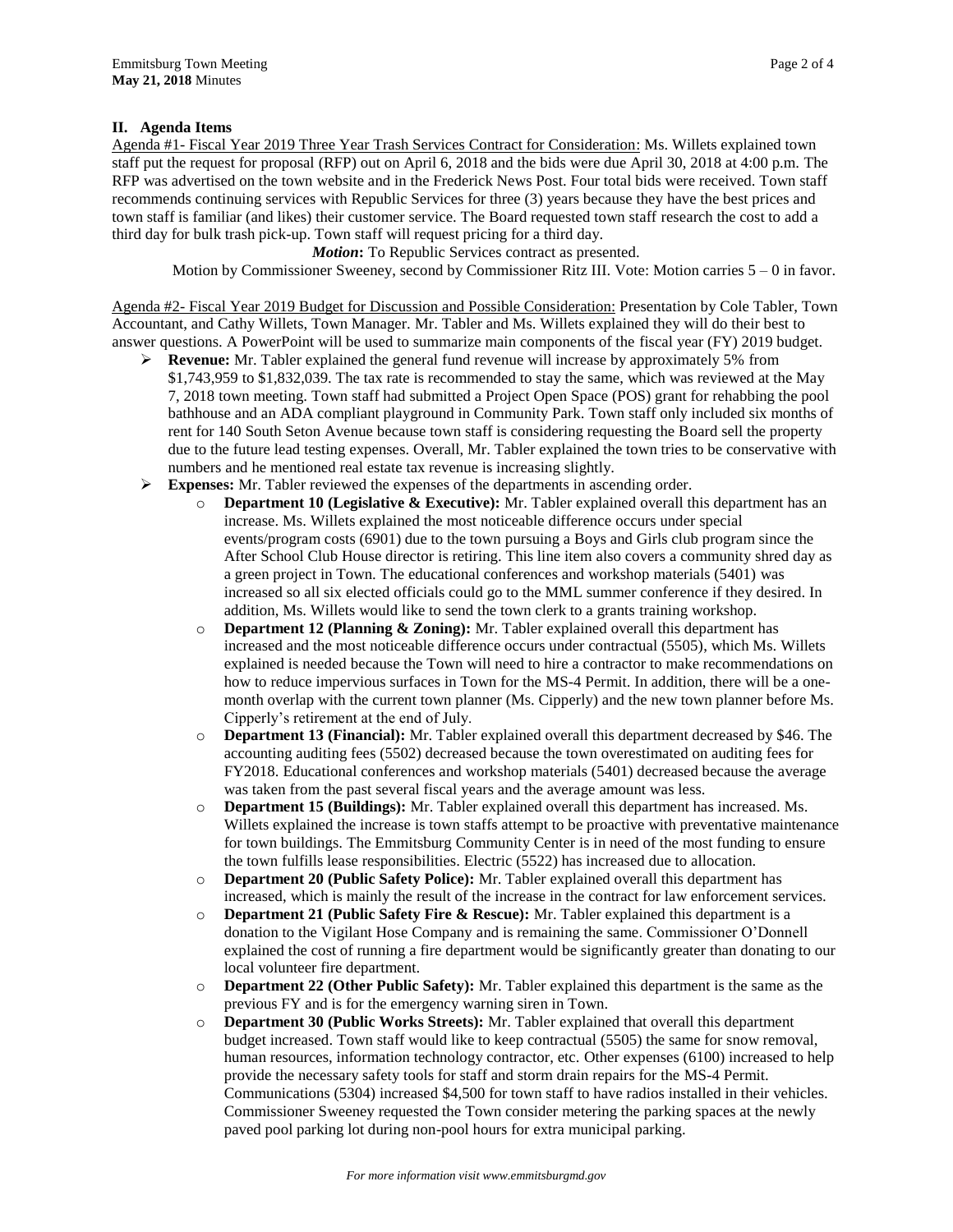- o **Department 31 (Refuse):** Mr. Tabler explained this department slightly increased, which is mostly a result of the trash services the Town pays for. The overtime wages for this department pay for town staff to collect yard waste on Saturdays twice a month.
- o **Department 60 (Parks):** Mr. Tabler explained that overall this department budget increased and the bulk on the increase is the town pool opening for summer 2018 and summer 2019. Commissioner Sweeney requested more cameras around town, which will be included under the proposed fund 2 transfers. Repairs and maintenance (6200) has an increase for such items as the ball field maintenance, pool house, new dog park and ash tree treatments (among other items).
- o **Department 70 (Debt Service):** Mr. Tabler explained loan items are listed under this department. In FY2019 the town anticipates paying off one of the loans.
- **FY 2019 Capital Projects Fund Transfers:** Mr. Tabler mentioned this fund is the excess FY 2018 revenue that can be applied to upcoming capital projects. For FY 2019 there is \$232,819 available for transfer. For capital projects, Town staff recommends the following interfund transfers for FY 2019:
	- *\$10,000 to Department 12:* Geographic Information System (GIS) for sewer/water mapping.
	- *\$9,819 to Department 15:* For Christ Community Church (aka UpCounty) for maintenance.
	- *\$5,000 to Department 15:* For maintenance of 22 East Main Street and interior work.
	- *\$10,000 to Department 15:* For 300A South Seton Avenue to upgrade the camera system and repair the generator.
	- *\$7,500 to Department 30:* For equipment to upgrade the camera system around town to help prevent vandalism and damage to town property. The camera system is split between departments 30/60.
	- *\$55,000 to Department 30:* For vehicles to replace the town car and prepare for upcoming items.
	- *\$2,500 to Department 30:* Square maintenance (beautification) once the square is complete.
	- *\$72,000 to Department 30:* For curbs, gutters, sidewalks and roads.
	- *\$18,500 to Department 60:* For pool house upgrades as part of matching funds for a grant.
	- *\$7,500 to Department 60:* For ballfields to re-shingle the dugout roofs.
	- *\$28,500 to Department 60:* For park/rec equipment upgrades to rehab the bandstand and other items.
	- *\$1,500 to Department 60:* For trails maintenance and promotions.
	- *\$9,000 to Department 60:* For the MHAA historic wayside signs grant match.
	- o **Department 40 (Water):** The Town anticipates an increase in revenue due to the sale of homes in the new Brookfield development. Contractual (5505) will continue to provide a contractor for leak detection and the LG Sonic algae control system. Chemicals (6150) is remaining the same from FY2018. Ms. Willets explained water rates have not increased in a significant amount of time, which is resulting in the revenue not keeping up with the expenses. Town staff proposes \$4,400 to add the home on the failing 8-inch mountain line to the 10-inch line on Hampton Valley road, \$15,000 to tie the mountain water line to the 8-inch MSM line, \$6,800 for the tract road water line, \$774,000 for the North Seton waterline, \$398,500 for the Waynesboro Pike Waterline, and \$7,000 for turbidimeters.
	- o **Department 50 (Sewer):** Mr. Tabler mentioned the sewer expenses have increased from FY2018. For infrastructure projects, town staff proposes \$36,400 for sewer line repair between Irishtown Road and Creekside Drive, \$63,000 for sewer line repair between the Post Office and Mother Seton School, \$14,000 for new garage doors at the WWTP, \$80,575 for the sewer relining along East Main Street, \$20,750 for a new building to keep the sewer equipment in, \$13,425 for repairs to the old WWTP garage roof, \$37,000 for a generator for the lab at the WWTP.
- **Other Budget Items:** Mr. Tabler reviewed other expenses. He explained the health insurance decreased slightly in FY2018. Ms. Willets explained all employees did well on their performance evaluations and all employees are eligible for their step increase.
	- o **Electric:** The total anticipated budget for FY2019 is \$172,950, which is a slight increase from FY2018. The increase is mostly from the sewer plant, which Mr. Tabler has been trying to allocate correctly with the solar fields. Town staff is still seeing a reduction in electrical costs at the pumping station due to the PowerStar system, which was installed in 2015.
	- o **Insurance:** Insurance is slightly increasing from \$25,045 to \$31,700 in FY2019.